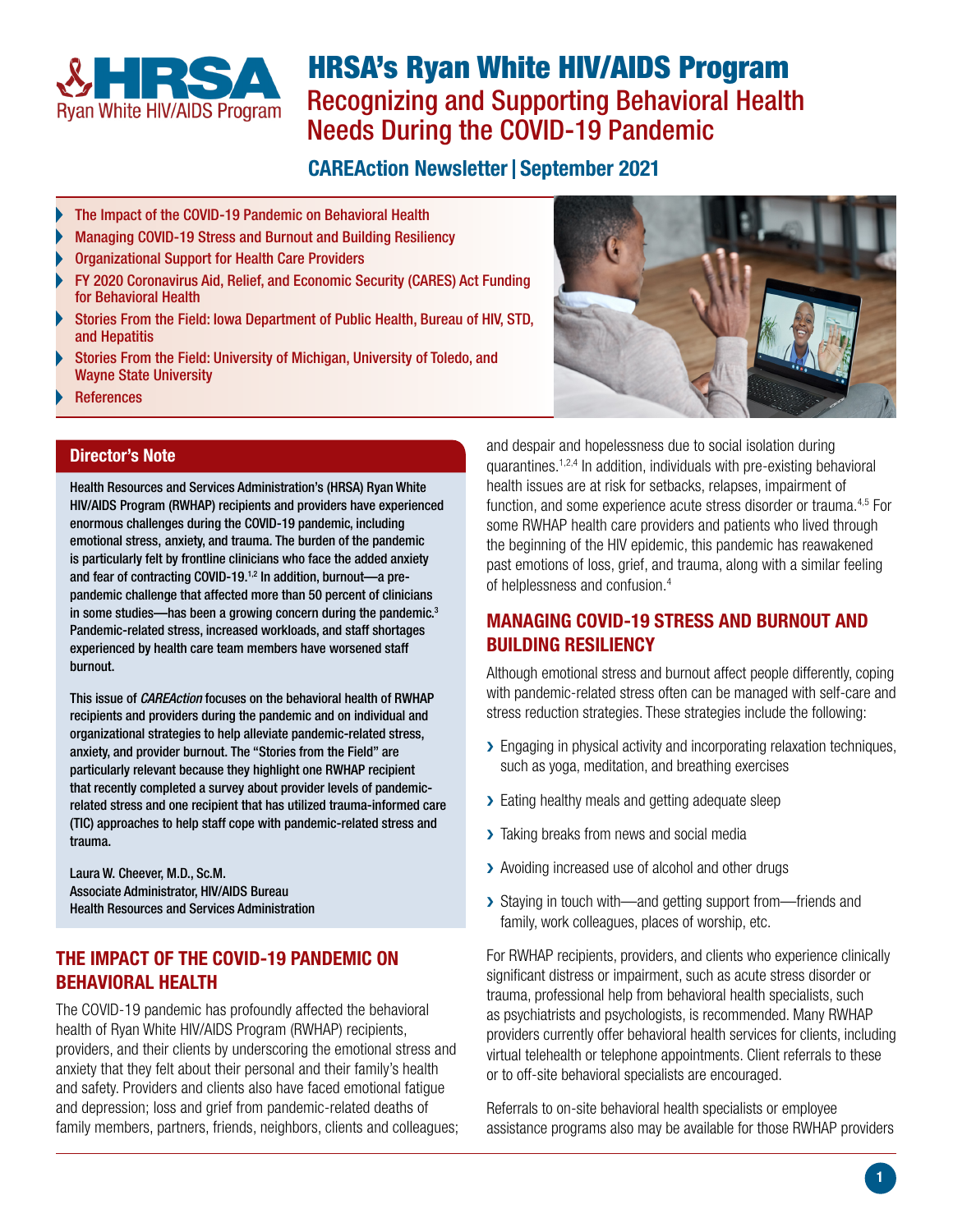who need them. Other resources include the [Substance Abuse and](https://www.samhsa.gov/find-help/national-helpline) [Mental Health Services Administration \(SAMHSA\) National Helpline](https://www.samhsa.gov/find-help/national-helpline)— 1-800-662-HELP (4357)—and the [SAMHSA behavioral health](https://findtreatment.samhsa.gov/) [treatment services locator](https://findtreatment.samhsa.gov/).

### <span id="page-1-0"></span>ORGANIZATIONAL SUPPORT FOR HEALTH CARE **PROVIDERS**

RWHAP recipients can help providers and staff manage their stress and burnout during the pandemic while building resiliency. Strategies that can enhance organizational support of providers include the following: 1,2,5,6

- > Ensuring clear and consistent guidance and communication of directives, procedures, and staff responsibilities
- > Providing staff training on infection control procedures, as well as emotional well-being
- > Providing team appreciation or recognition
- > Modifying staff schedules and workflows to minimize COVID-19 exposure and burnout risk and to allow time off for staff to rest and take care of their families
- > Utilizing virtual platforms for meetings and telehealth appointments
- > Utilizing trauma-informed care (TIC) approaches to help staff cope with pandemic-related stress and trauma. See the Story from the Field for information on how TIC approaches were implemented by the Iowa Department of Public Health

National Alliance of State and Territorial AIDS Directors (NASTAD) developed a [Trauma-Informed Approaches Toolkit](https://www.nastad.org/trauma-informed-approaches) in 2020. The toolkit assists health departments—specifically RWHAP Part B and AIDS Drug Assistance Programs (ADAPs), AIDS services organizations, and HIV clinics—to take action to become trauma-informed.

#### <span id="page-1-1"></span>FY 2020 CORONAVIRUS AID, RELIEF, AND ECONOMIC SECURITY (CARES) ACT FUNDING FOR BEHAVIORAL HEALTH

RWHAP recipients allocated their fiscal year (FY) 2020 CARES Act funding to promote behavioral health strategies that address the wellbeing of health care workers caring for people with HIV in response to COVID-19. Funding was used to purchase personal protective equipment (PPE), safety barriers to support social distancing, and cleaning supplies to disinfect high-contact areas or to contract with cleaning services. In addition, recipients used FY 2020 CARES Act funding to hire additional staff; provide training on infection control and the proper usage of PPE; and to review, update, or implement emergency operations plans, including plans to address surge capacity and potential provider and other staff absenteeism.<sup>7</sup>

#### <span id="page-1-2"></span>Stories From the Field: Iowa Department of Public Health, Bureau of HIV, STD, and Hepatitis

The Iowa Department of Public Health (IDPH), a Part B RWHAP recipient, collaborates with local health departments and communitybased organizations to provide primary health care and support

services for low-income people with HIV to help them stay in care. RWHAP services include the ADAP; behavioral health care, such as mental health and substance abuse counseling; housing assistance; emergency financial assistance; oral health care; medical nutrition therapy; and comprehensive, tiered HIV case management services.

The IDPH's RWHAP began integrating TIC principles within the department and with patients and providers prior to the COVID-19 pandemic. According to Holly Hanson, Ryan White Part B Program Manager, "Recipients who want to integrate TIC principles into their program must start with themselves first, assess where they are, and get training on TIC. They should learn about the key principles of TIC and the Four R's-Realizing the widespread impacts that trauma has, **Recognizing the signs of trauma in clients, families, staff and** ourselves, having a system which can Respond to trauma, Resisting re-traumatization—and integrating that knowledge into policies, procedures and practices." A fifth R, said Hanson, "is adopting a strength-based approach to build **R**esiliency to enable people to bounce back from stressful and traumatic events. When people learn about the impact of trauma, such as the poor health outcomes that can occur, they will want to do more. So, you must be ready for those next steps when people say, 'Okay, what now? What can we do?'



*Holly Hanson, Ryan White Part B Program Manager, Iowa Department of Public Health*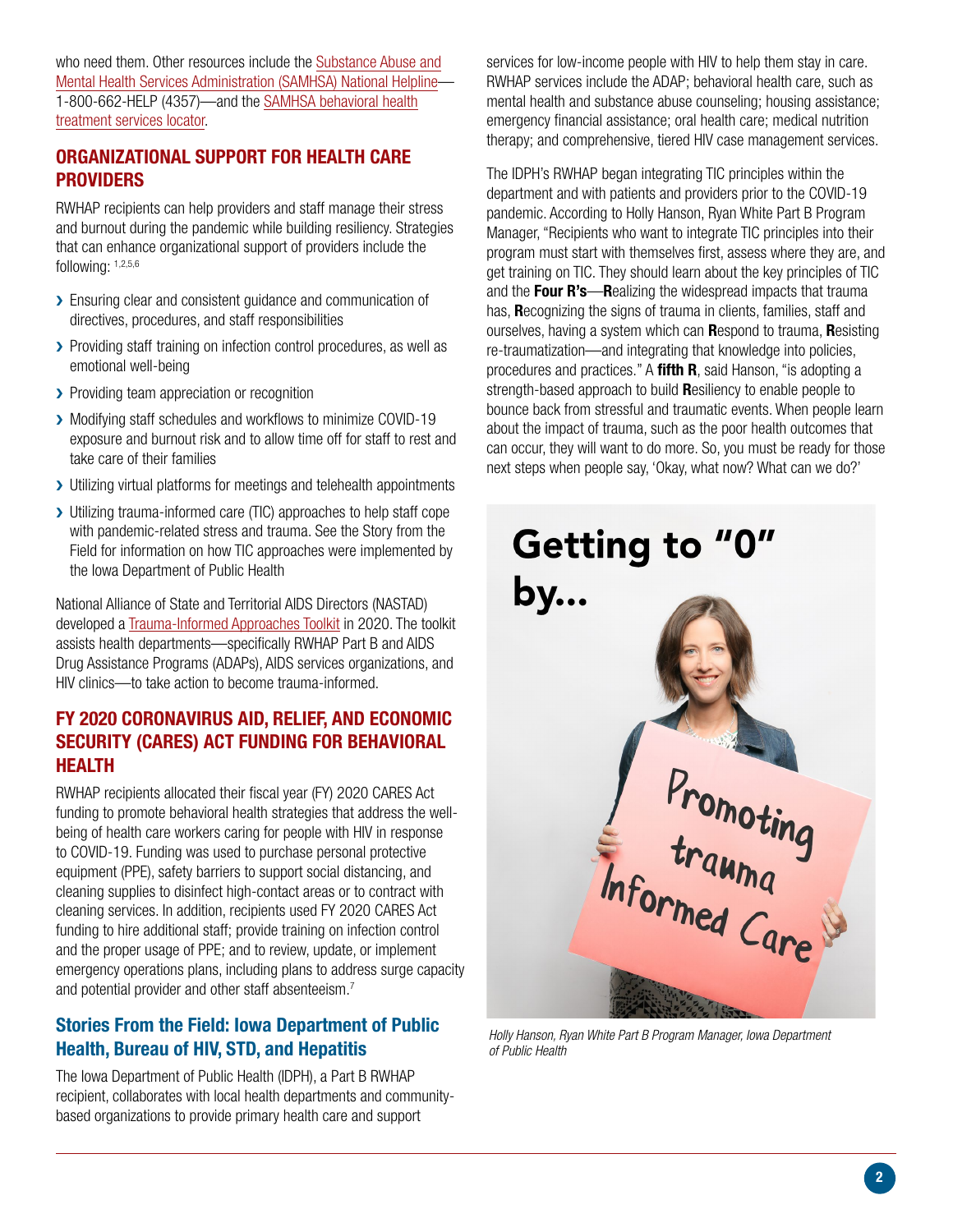An essential part of implementing a TIC program, especially during the COVID-19 pandemic, is building and maintaining strong relationships, communicating clearly with clients and staff, and providing them with the support they need. Hanson stated, "At the IDPH, we have established a foundation of strong relationships and communication over the years. We do our annual capacity-building planning and site visits, but we also do monthly monitoring calls and a lot of engagement with our providers." She added that, "Clear communication is kind. People need to be communicated with in different ways and at different times." During the pandemic, RWHAP staff and subrecipients supported each other and stayed connected virtually through monthly capacity-building webinars, "Wellness Wednesday" webinars, weekly team meetings, chat rooms, and Google Meets. In addition, subrecipients receive relevant information once weekly through "Monday Messages" instead of randomly receiving emails throughout the week. RWHAP case managers stayed connected with clients through FaceTime and hand-delivered COVID-19 necessities to them. To help support clients and eliminate as much red tape as possible, the ADAP office shifted communication methods from fax to secured email to make it easier for clients to submit required documentation. Case managers also purchased \$100 food cards for clients with FY 2020 CARES Act funding and expanded housing assistance, emergency financial assistance, and the food bank.

Hanson emphasized that it is important for providers to take care of themselves and to allow themselves grace during the COVID-19 pandemic. "We do regular trainings on the impact of trauma and the cost of caring. Our medical providers, and even our case managers, think they must be constantly tough and a hero! They are heroes, but they are not going to be able to help other people—patients, clients, family—if they do not recognize the impact of chronic stress on themselves—intellectually, emotionally, and physically—and give themselves permission to take care of themselves."

#### <span id="page-2-0"></span>Stories From the Field: University of Michigan, University of Toledo, and Wayne State University

HRSA's RWHAP Part C and D recipients in Michigan and Ohio established a Provider Burnout Task Force in November 2020 to explore the needs of RWHAP providers during the COVID-19 pandemic. A brief survey was developed by task force mental health providers at the University of Michigan, University of Toledo, and Wayne State University and disseminated to RWHAP providers in December 2020. The survey consisted of questions about the levels of pandemicrelated stress among providers, specific causes of stress, and potential ways to reduce or eliminate stress. According to Amy Jacobs, Clinical Social Worker, University of Michigan in Ann Arbor, "It was important for us to know how people [providers] are doing, what has been challenging, and what has been helpful. We wanted to get information from as many people as we could, so we sent the survey to physicians, social workers, case managers, mental health providers, nutritionists, nurses, and medical assistants at 11 sites. We weren't expecting many people to respond to the survey, so we were surprised when 191 people responded."

## Top Three COVID-19-Related Stressors From the Provider Burnout Task Force Survey

- Increased emotional stress and fatigue
- Reduced options for self-care
- Worry over personal or family health

Examples of support that RWHAP providers identified as most helpful in alleviating their pandemic-related stress included (1) programsponsored self-care, (2) having peer support and the space to vent with other staff, and (3) being able to work from home as needed. One organizational practice that benefitted providers was allowing them flexibility to do their jobs from home. According to Jacobs, "A lot of people [providers] would've had to leave their jobs if they couldn't work from home. Many providers have kids at home since many day care facilities aren't open and schools started remote learning."

Many RWHAP recipients offered remote working options for staff and telehealth appointments for clients. According to Nikki Cockern, Clinical Psychologist, Wayne State University, Detroit, Michigan, "Initially we had to figure out how to take care of patients while being safe and while following federal and state guidelines. The start of telemedicine and telehealth was huge in being able to see clients virtually for their physiological and psychological or emotional issues." Jacobs added, "The number of patients I've been seeing for mental health [telehealth] visits has increased about fivefold from what it was before COVID. There are a lot of patient benefits in seeing their provider from home, such as not having to drive to the hospital [clinic] or ride the bus and worry about contracting COVID. However, it has been stressful for the nurses and medical assistants remaining at the clinic since they must coordinate care with remote staff. One nurse who has been with our program for over 25 years has said, 'COVID has killed me, and I'm looking to retire in a couple years now.' You know, he is tired of feeling alone because most of the other staff he used to interact with are working from home, and he is fielding phone calls and doing more work on top of his HIV duties. So, people are talking about retiring who weren't before COVID."

According to Cockern, another helpful organizational support is "having a list of resources and apps for self-help, such as mindfulness or meditation that could be posted or sent to providers. We compiled a list of resources that colleagues have used or knew about." Jacobs added, "We also encouraged administrators to develop site-specific resource lists with employee assistance programs or local meetings that were more relevant for their staff."

Once the survey data were analyzed, the task force shared results with participants. Overall, survey participants appreciated the opportunity to provide feedback and bring awareness to the issue of provider stress and burnout.